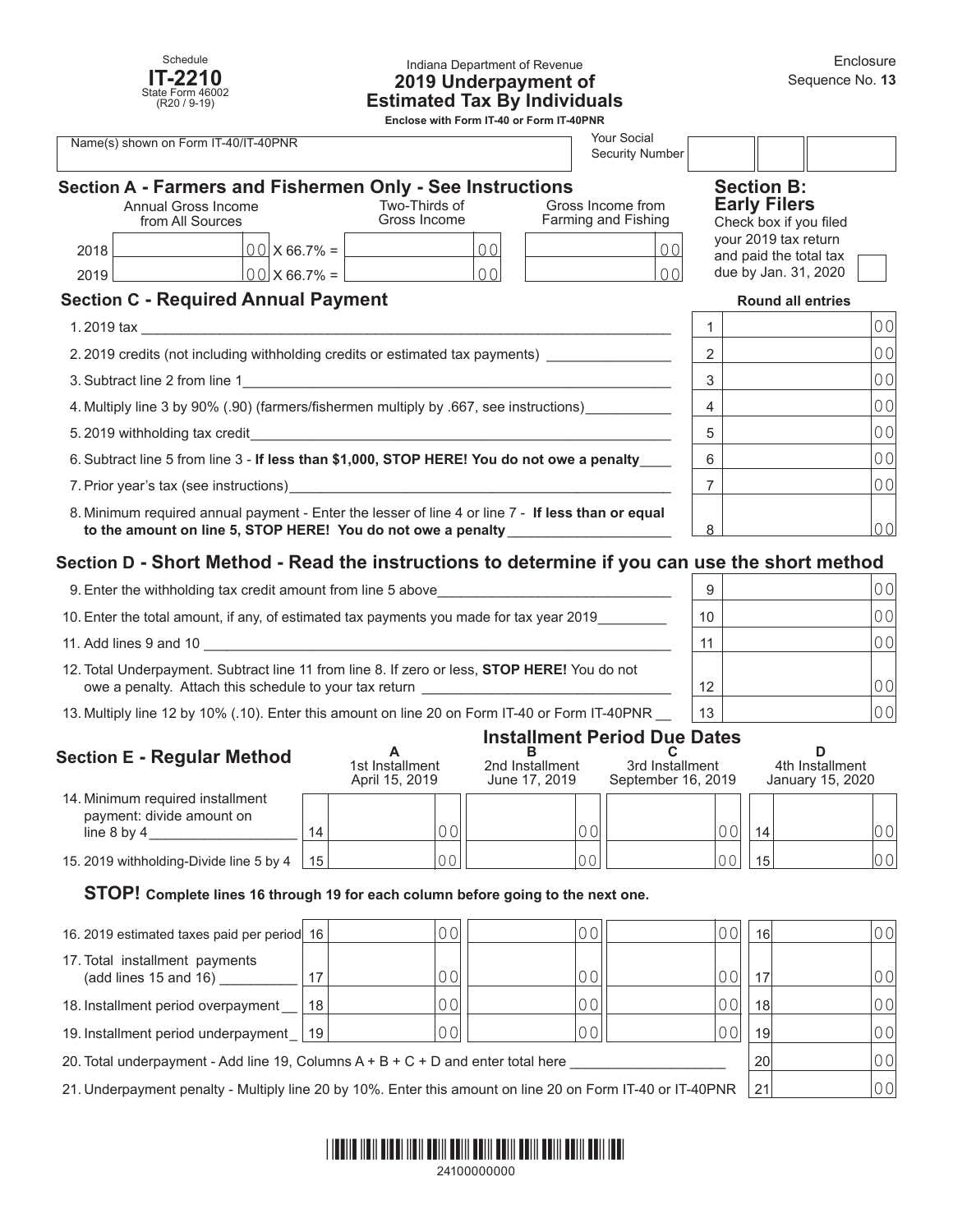#### Schedule **IT-2210**

# Indiana Department of Revenue **Underpayment of Estimated Tax by Individuals**

**WHAT** is the purpose of Schedule IT-2210? This schedule is used for one of **two** reasons:

- 1. To help you figure any penalty you owe for not paying enough tax throughout the year, **or**
- 2. To show you paid enough tax throughout the year to be exempt from the penalty.

**WHY** is a penalty charged? The Indiana income tax system is a "pay as you go" system. Many taxpayers have enough taxes withheld from their income throughout the year to cover their year-end total tax due. However, if you don't have taxes withheld from your income, or if you don't have *enough* tax withheld from your income, you may owe a penalty for underpaying estimated tax.

**WHO** should use Schedule IT-2210? You should complete this schedule if:

- The amount you owe for tax year 2019, after credits, is \$1,000 or more. The amount you owe is from Form IT-40 and Form IT-40PNR, line 15 minus line 14, **or**
- • You underpaid the minimum amount due for one or more of the installment periods. This is true even if you are due a refund.

**HOW** much is the penalty? The penalty is 10% of the underpayment for each underpaid installment period. That is why Section E of this schedule is set up by periods, and should be filled out one column at a time.

**WHAT DO I NEED** to complete this form? You'll need a copy of:

- • Your completed 2019 Form IT-40 or Form IT-40PNR,
- Your 2018 Form IT-40 or Form IT-40PNR, **and**

• Records of actual estimated tax payments you made for 2019.

**WHAT ELSE** do I need to know about this schedule?

- If you are a farmer or fisherman, you should review Section A below and *Section D - Short Method* instructions on page 2.
- All taxpayers need to know about the short method of figuring the penalty in Section D.
- If you received seasonal income (i.e. you had fireworks sales, you worked during a Christmas season, etc.) that is not evenly received throughout the year, you might want to complete Schedule IT-2210A, Annualized Income Schedule. Annualization could possibly reduce your required installment tax payments. You may download Schedule IT-2210A from the following web address: **www.in.gov/dor/6524.htm.**

## **Section A – Farmers and Fishermen**

If at least two-thirds of your gross income for 2018 or 2019 was from farming or fishing, you have only one payment due date for 2019 estimated tax - Jan. 15, 2020.

To meet an exception to the underpayment penalty for 2019, you may use Option 1 or Option 2:

**Option 1 –** Pay all your estimated tax by Jan. 15, 2020, and file your Form IT-40 by April 15, 2020, **OR**

**Option 2 –** File your Form IT-40 by March 2, 2020, and pay all the tax due. You are not required to make an estimated tax payment if you choose this second option. If you pay all the tax due, you will not be penalized for failure to pay estimated tax.

## **Section B – Early Filers**

If you file your individual income tax return and pay the tax due by Jan. 31, 2020, you will not be required to make a fourth installment estimated tax payment. For additional information see the instructions for line 16.

### **Section C – Required Annual Payments**

Section C will determine if you should have paid estimated taxes during the year and the minimum amount required.

**Line 1 – 2019 Tax:** Add together the state adjusted gross income tax and county income tax from lines 8 and 9 of either Form IT-40 or Form IT-40PNR, any recapture of certain Indiana credits from line 3 of Indiana's Schedule 4 or Schedule E, plus any nonresident professional team member's county tax from Schedule E, line 4. Enter the total here.

**Line 2 – 2019 Credits:** Add together any credits from lines 4 through 8 of Indiana's Schedule 5 or Schedule F, plus any offset credits from line 8 of Indiana's Schedule 6 or Schedule G. Enter the total here.

**Line 4 –** To determine 90 percent of your total expected tax, multiply line 3 by 90 percent (.90).

**Note.** If at least 2/3 of your gross income is from farming or fishing, multiply line 3 by 66 2/3 percent (.667).

**Line 5 – 2019 Withholding:** Add together any state and county withholding amounts from lines 1 and 2 of Indiana's Schedule 5 or Schedule F. Enter the total here.

**Line 6 –** Subtract line 5 from line 3. If this amount is less than \$1,000, you **do not** owe a penalty. **Stop** here and **attach a copy of this schedule** to your individual income tax return.

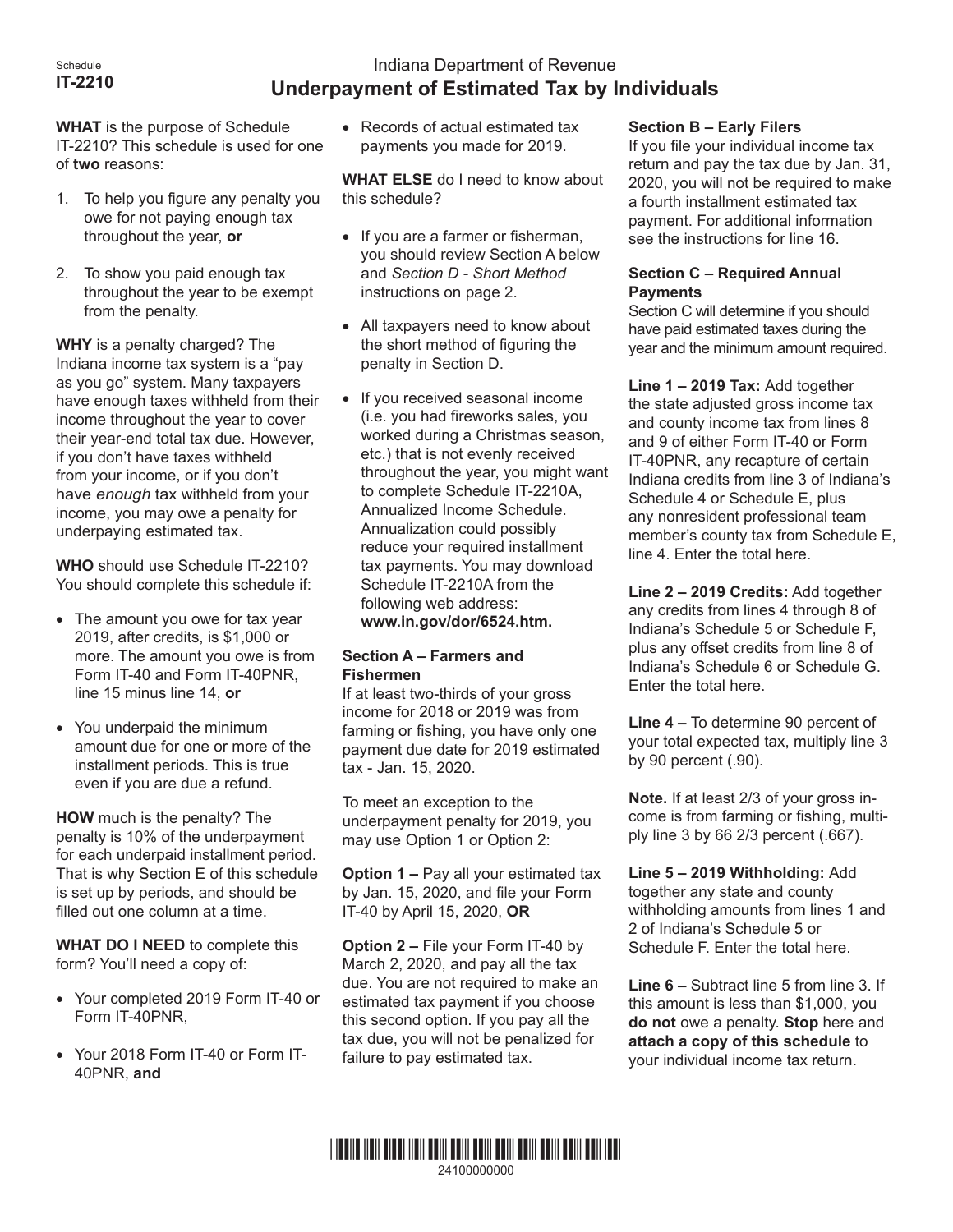## **Line 7 – Prior Year's Tax**

**Exception:** See if you are eligible for any of the following exceptions.

- If you filed a 2018 Form IT-40, add the tax from lines 8 and 9; subtract the total of the credits on line 13 plus any amounts on Schedule 5, lines 4 through 8. Enter the result here. **Note.** See **CAUTION** box below.
- If you filed a 2018 Form IT-40PNR as a **full-year nonresident**, add the tax from lines 8 and 9; subtract the total of the credits on line 13 plus any amounts on Schedule F, lines 4 through 8. Enter the result here. **Note.** See **CAUTION** box below.
- If you filed a 2018 Form IT-40PNR as a **part-year resident**  of Indiana, you must figure the tax for that year on an annualized basis. See the instruction and *Example for when 2018 Form IT-40PNR was filed as a part-year resident* in the right-hand column.

#### **Line 8 – Minimum required annual payment:** Enter the lesser of line 4 or line 7. If the line 7 entry is N/A, enter the amount from line 4 on this line. Continue to Section D or Section E, whichever applies.

# **Section D – Short Method**

You can use the short method **only if:**

- You made no estimated tax payments, **or**
- You paid estimated tax in four equal amounts by the due dates, **or**
- At least two-thirds of your gross income from 2018 or 2019 was from farming or fishing and an estimated tax payment (if any) was made by Jan. 15, 2020.

You **can't** use the short method if either of the following applies:

• You made any estimated tax payments late, **or**

*Example for when 2018 Form IT-40PNR was filed as a part-year resident:* If you filed a 2018 Form IT-40PNR as a part-year resident of Indiana, you must figure the tax for that year on an annualized basis. You can accomplish this by multiplying the Form IT-40PNR line 1 income by 12 and dividing the result by the number of months you were an Indiana resident. Then figure the state tax and county tax, if applicable, by 1) subtracting your 2019 exemptions from the result and 2) multiplying that total by the combined state and applicable county tax rate(s) from your 2019 Indiana individual income tax return. See the example below. **Note.** See **CAUTION** box below.

## *Example*

- Jane moved to Indiana on Sept. 15, 2018, so she was a resident for 3.5 months.
- Her 2018 Form IT-40PNR line 1 income is \$10,000.
- Her 2019 total exemptions are \$3,500.
- The 2019 adjusted gross income tax rate is 3.23% (.0323). Her 2019 county tax rate is .01 (for a 4.23% [.0423] combined state and county tax rate).

Use Steps 1 - 4 below to figure her prior year's tax exception for line 7 of the IT-2210.

| <b>Step 1</b> $$ 10,000$<br>12<br>$\mathsf{x}$ and $\mathsf{x}$ | 2018 Indiana income<br>months                                              |
|-----------------------------------------------------------------|----------------------------------------------------------------------------|
| \$120,000                                                       | annualized income                                                          |
| <b>Step 2</b> $$120,000$<br>3.5<br>34,286                       | annualized income<br>months of 2018 residency                              |
| Step 3 \$ 34,286<br>3,500<br>30,786                             | 2019 exemptions                                                            |
| Step 4 \$ 30,786<br>4.23%<br><u>x</u><br>\$<br>$1,302*$         | 2019 combined state and county tax rate                                    |
| Jane's Schedule IT-2210.                                        | * The \$1,302 Step 4 amount should be entered as an exception on line 7 of |

**CAUTION.** If your 2018 Indiana adjusted gross income (line 7 of Form IT-40 or Form IT-40PNR) is more than \$150,000 (\$75,000 if your 2019 filing status is married filing separately), you must enter **110%** of last year's tax (instead of 100%) on line 7.

**Example.** Chris and Kate's 2018 Indiana adjusted gross income from line 7 of Form IT-40 is \$158,000. They must take the following steps to arrive at the exception amount for line 7:

- a) 2018 IT-40 total income tax (line 8 plus line 9)...........................\$ 6,952
- b) 2018 IT-40 credits (line 13 plus Schedule 5, lines 4 through 8)  $-1,952$
- c) Subtotal ......................................................................................\$ 5,000
- d) Exception to the penalty percentage..........................................x 110%
- e) Amount for line 7 of Schedule IT-2210 .......................................\$ 5,500

**Note.** If Chris and Kate's 2018 Indiana adjusted gross income is less than \$150,000, they would enter \$5,000 instead of \$5,500 on line 7.